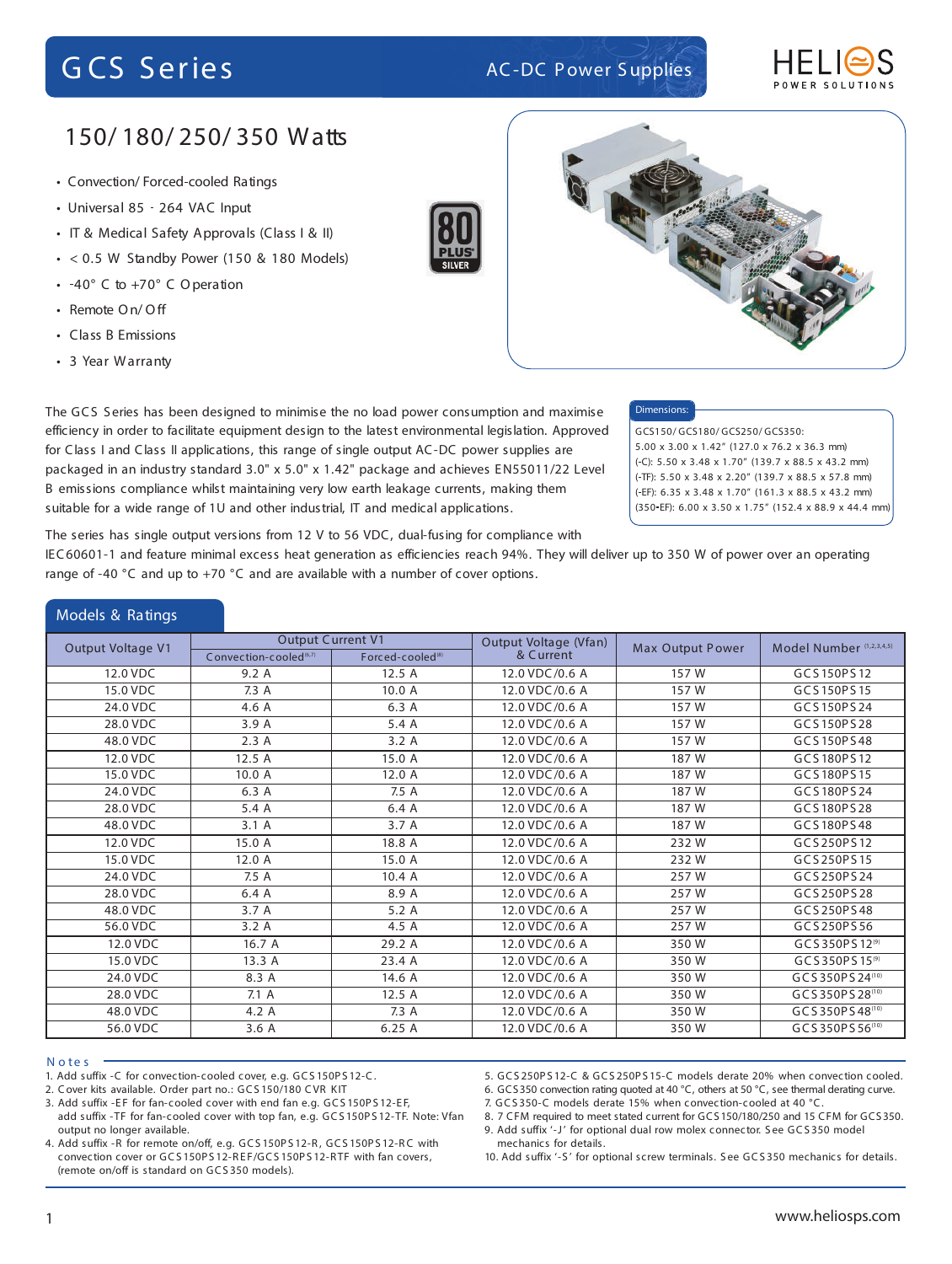# **G CS Series**



Input

| Characteristic            | <b>Minimum</b>                                                                                                 | Typical | Maximum | <b>Units</b> | <b>Notes &amp; Conditions</b>                       |  |
|---------------------------|----------------------------------------------------------------------------------------------------------------|---------|---------|--------------|-----------------------------------------------------|--|
| Input Voltage - Operating | 85                                                                                                             | 115/230 | 264     | <b>VAC</b>   | Derate output power <90 VAC. See fig 1.             |  |
| Input Frequency           | 47                                                                                                             | 50/60   | 63      | Hz           |                                                     |  |
| Power Factor              |                                                                                                                | >0.9    |         |              | 230 VAC, 100% load                                  |  |
|                           |                                                                                                                | 1.5/0.7 |         |              | GCS 150: 115/230 VAC                                |  |
|                           |                                                                                                                | 1.8/0.8 |         |              | GCS180: 115/230 VAC                                 |  |
| Input Current - Full Load |                                                                                                                | 2.2/1.1 |         | A            | GCS250 12-15 V models: 115/230 VAC                  |  |
|                           |                                                                                                                | 2.4/1.2 |         |              | GCS250 ≥24 V models: 115/230 VAC                    |  |
|                           |                                                                                                                | 3.6/1.8 |         |              | GCS350: 115/230 VAC                                 |  |
| Inrush Current            |                                                                                                                | 80      |         | A            | 230 VAC cold start 25 °C                            |  |
|                           |                                                                                                                |         | 0.5     |              | All GCS 150 & GCS 180 (including -R Models)         |  |
|                           |                                                                                                                | 2.3     |         |              | GCS150 & GCS180 -R Models with inhibit activated    |  |
|                           |                                                                                                                | 5       |         |              | All GCS 250 (including -R Models) 115V AC           |  |
| No Load Input Power       |                                                                                                                | 3       |         | W            | All GCS250 (including -R Models) 230V AC            |  |
|                           |                                                                                                                |         |         |              | GCS250 - R Models with inhibit activated 115V AC    |  |
|                           |                                                                                                                | 3       |         |              | GCS 250 -R Models with inhibit activated 230V AC    |  |
|                           |                                                                                                                | 4       |         |              | GCS350: 115/230 VAC                                 |  |
|                           |                                                                                                                | 60/120  | 200     |              | GCS 150: 115/230 VAC/50 Hz Typ., 264 VAC/60 Hz Max. |  |
|                           |                                                                                                                | 95/185  | 250     |              | GCS 180: 115/230 VAC/50 Hz Typ., 264 VAC/60 Hz Max. |  |
| Earth Leakage Current     |                                                                                                                | 95/185  | 250     | μA           | GCS 250: 115/230 VAC/50 Hz Typ., 264 VAC/60 Hz Max. |  |
|                           |                                                                                                                | 95/185  | 250     |              | GCS 350: 115/230 VAC/50 Hz Typ., 264 VAC/60 Hz Max. |  |
| Input Protection          | GCS 150/180: F3.15 A/250 V internal fuse in both lines. GCS 250/350: F5.0 A/250 V internal fuse in both lines. |         |         |              |                                                     |  |

### **In p u t V o lta g e D e r a tin g C u r v e**





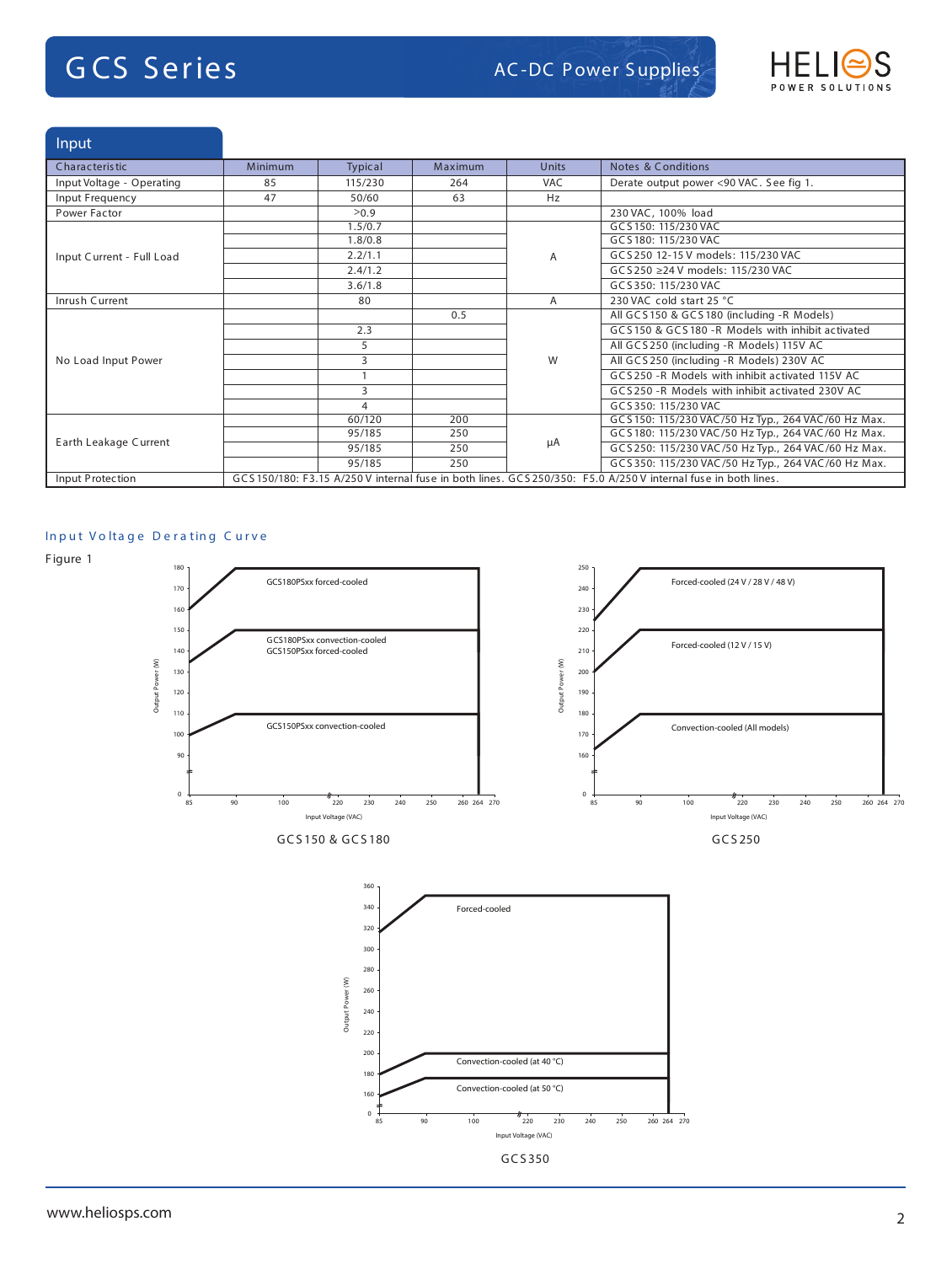

## Output

| <b>Characteristic</b>          | Minimum  | <b>Typical</b>  | Maximum                                             | <b>Units</b>   | <b>Notes &amp; Conditions</b>                                                            |
|--------------------------------|----------|-----------------|-----------------------------------------------------|----------------|------------------------------------------------------------------------------------------|
| Output Voltage - V1            | 12       |                 | 56                                                  | <b>VDC</b>     | See Models and Ratings table                                                             |
| Initial Set Accuracy           |          |                 | $\pm 1$ <sup>(V1)</sup> & $\pm 5$ <sup>(Vfan)</sup> | $\%$           | 50% load, 115/230 VAC                                                                    |
| Output Voltage Adjustment - V1 | ±2       |                 |                                                     | $\frac{0}{0}$  | Via potentiometer. See mech. details, Vfan will track                                    |
| Minimum Load                   | $\Omega$ |                 |                                                     | A              |                                                                                          |
| Start Up Delay                 |          |                 | 0.5                                                 | S              | 115/230 VAC full load                                                                    |
|                                |          | $\overline{20}$ |                                                     |                | GCS150 Models                                                                            |
|                                |          | 16/18           |                                                     |                | GCS180 Models                                                                            |
| Hold Up Time                   |          | 25              |                                                     | ms             | GCS250PS12 (225W)                                                                        |
|                                |          | 17              |                                                     |                | GCS250 Other Models (250W)                                                               |
|                                |          | 17              |                                                     |                | GCS350                                                                                   |
| Drift                          |          |                 | ±0.2                                                | $\frac{0}{0}$  | After 20 min warm up                                                                     |
| Line Regulation                |          |                 | ±0.5                                                | $\%$           | 90-264 VAC                                                                               |
| Load Regulation                |          |                 | $\pm 0.5^{(V1)}$ , $\pm 5^{(Vfan)}$                 | $\frac{0}{0}$  | 0-100% load                                                                              |
| Transient Response - V1        |          |                 | 4                                                   | $\%$           | Recovery within 1% in less than 500 us                                                   |
|                                |          |                 |                                                     |                | for a 50-75% and 75-50% load step                                                        |
| Over/Undershoot - V1           |          | $\Omega$        |                                                     | $\%$           |                                                                                          |
| Ripple & Noise - V1            |          |                 |                                                     | % pk-pk        | 20 MHz bandwidth, 12V Models 1.5% max                                                    |
| Overvoltage Protection - V1    | 110      |                 | 140                                                 | $\%$           | Vnom DC. Output 1, recycle input to reset                                                |
| Overload Protection - V1       | 110      |                 | 150                                                 | % I nom        | See fig. 2. Trip and Restart                                                             |
| Short Circuit Protection - V1  |          |                 |                                                     |                | Continuous                                                                               |
| Temperature Coefficient        |          |                 | 0.05                                                | % $/^{\circ}C$ |                                                                                          |
| Overtemperature Protection     |          |                 | 110                                                 | $\circ$ C      | At measurement point. Present on GCS350 only.<br>Measurement internally, auto resetting. |

## **O u tp u t O v e r lo a d C h a r a c te r is tic** 1

## Figure 2

GCS 180P S 12 example (other similar).

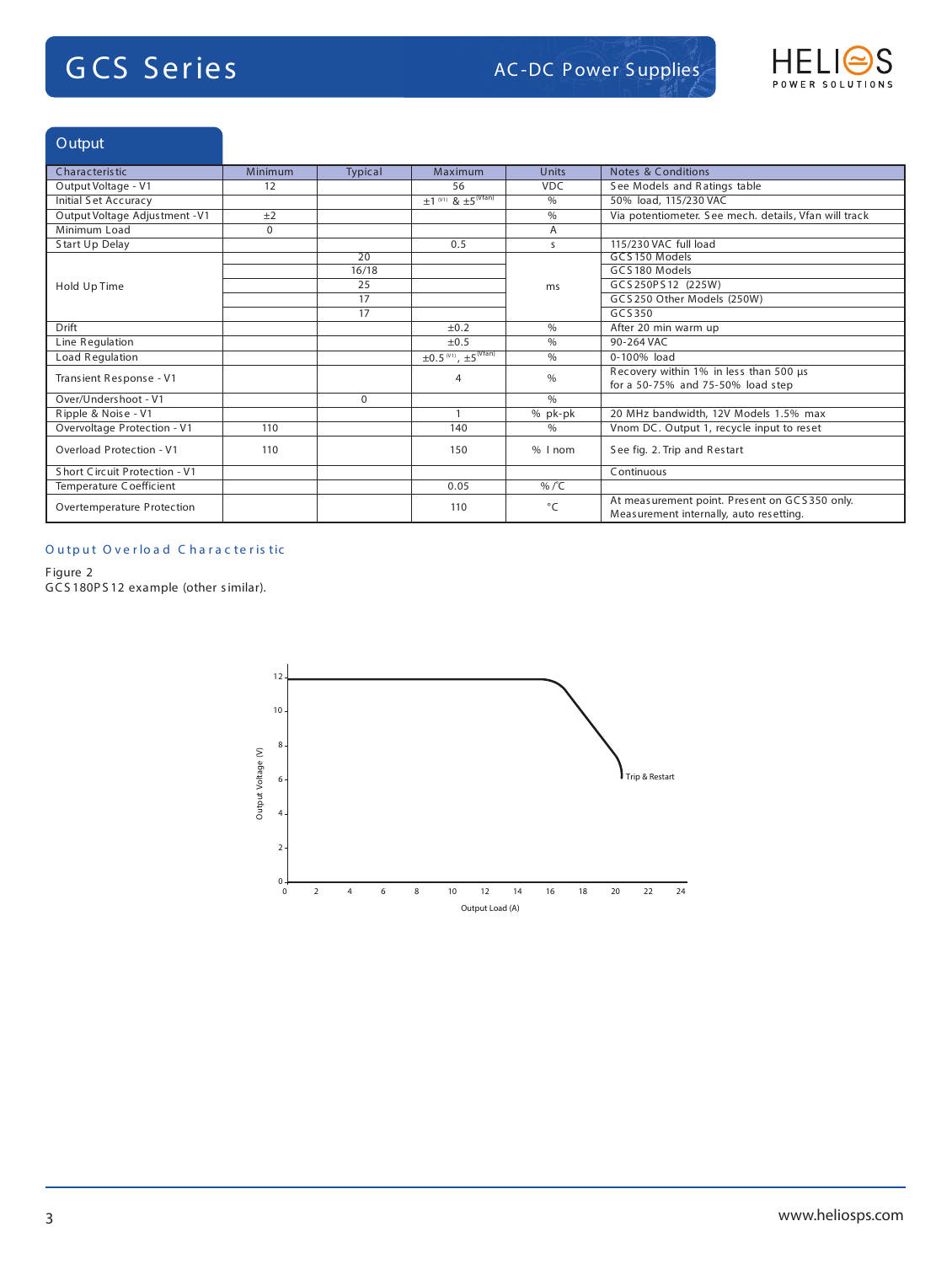

| General                    |                |            |                |              |                                   |
|----------------------------|----------------|------------|----------------|--------------|-----------------------------------|
| Characteristic             | <b>Minimum</b> | Typical    | <b>Maximum</b> | <b>Units</b> | <b>Notes &amp; Conditions</b>     |
|                            |                | 93         |                | $\%$         | 230 VAC Full load (see fig.3-5)   |
| Efficiency                 | 80 Plus Silver |            |                |              | All models except 12 V models     |
|                            | 80 Plus Bronze |            |                |              | 12 V models                       |
| Isolation: Input to Output | 4000           |            |                | VAC          |                                   |
| Input to Ground            | 1500           |            |                | VAC          |                                   |
| Output to Ground           | 1500           |            |                | VAC          |                                   |
| Switching Frequency        | 60             |            | 200            | kHz          | <b>PFC Converter</b>              |
|                            | 90             |            | 150            |              | Main Converter                    |
|                            |                |            | 7.4            |              | GCS150                            |
| Power Density              |                |            | 8.8            | $W/in^3$     | GCS180                            |
|                            |                |            | 12.1           |              | GCS250                            |
|                            |                |            | 16.4           |              | GCS350                            |
| Mean Time Between Failure  |                | 569        |                | kHrs         | MIL-HDBK-217F, Notice 2 +25 °C GB |
| Weight:<br>Open Frame      |                | 0.65(0.29) |                | $lb$ (kg)    |                                   |
| End Fan Unit               |                | 1.30(0.59) |                | $lb$ (kg)    |                                   |
| Top Fan Unit               |                | 1.15(0.52) |                | $lb$ (kg)    |                                   |
| Covered Unit               |                | 1.05(0.48) |                | $lb$ (kg)    |                                   |

### **E ffic ie n c y V s L o a d**

Figure 3 12 V Models



20% 25% 50% 67% 75% 100% Load %

0.00%

Figure 4 24 V Models

Figure 5 48 V Models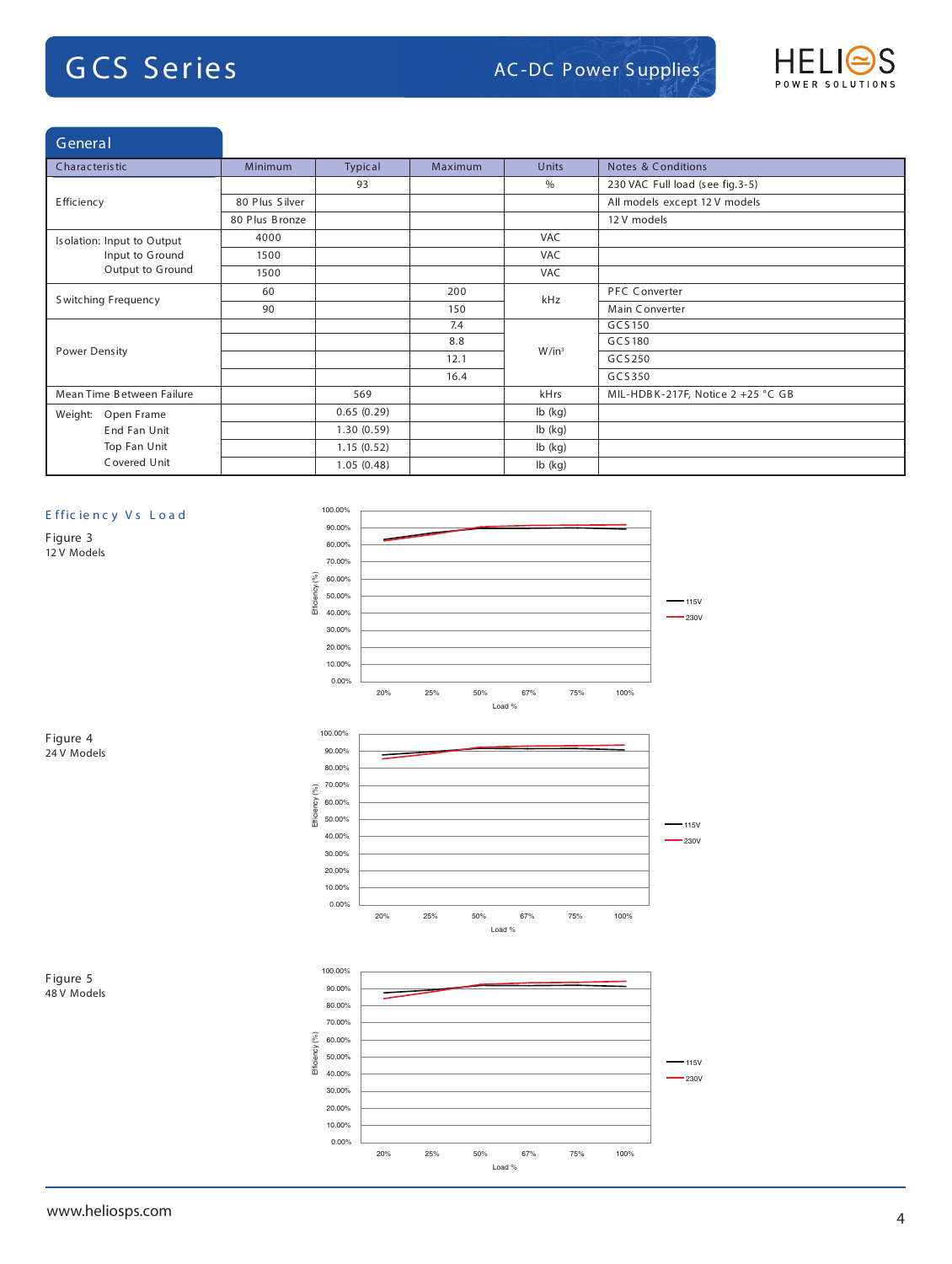

## Signals & Controls

| Characteristic              |         | Notes & Conditions                                                                                                                                           |  |  |  |
|-----------------------------|---------|--------------------------------------------------------------------------------------------------------------------------------------------------------------|--|--|--|
| Remote Sense                |         | Compensates for 0.5 V total voltage drop                                                                                                                     |  |  |  |
| Remote On/Off (-R models)   | Inhibit | The inhibit lo (pin 4), should be pulled below 0.4 V to switch V1 & Vfan off. Open circuit or >4 V to<br>switch on (see fig. 6)                              |  |  |  |
| (Standard on GCS350 models) | Enable  | With the inhibit lo (pin 4) pulled low as detailed above, connecting inhibit hi (pin 5) to inhibit lo (pin 4)<br>will enable V1 & V fan output. (see fig. 7) |  |  |  |

Figure 7

### **R e m o te O n /O ff ( In h ib it)**

### **R e m o te O n /O ff ( E n a b le )**

### Figure 6





| Environmental                |                |         |         |              |                                                                                                                                        |
|------------------------------|----------------|---------|---------|--------------|----------------------------------------------------------------------------------------------------------------------------------------|
| Characteristic               | <b>Minimum</b> | Typical | Maximum | Units        | Notes & Conditions                                                                                                                     |
| <b>Operating Temperature</b> | $-40$          |         | $+70$   | $^{\circ}$ C | See derating curve, fig. 8                                                                                                             |
| S torage Temperature         | -40            |         | $+85$   | $^{\circ}$ C |                                                                                                                                        |
|                              |                |         |         |              | Forced Cooled >110 W GCS 150                                                                                                           |
| Cooling                      |                |         |         | <b>CFM</b>   | Forced Cooled >150 W GCS 180                                                                                                           |
|                              |                |         |         |              | Forced Cooled >180 W GCS 250                                                                                                           |
|                              | 15             |         |         |              | GCS350                                                                                                                                 |
| Humidity                     | 5              |         | 95      | % RH         | Non-condensing                                                                                                                         |
| <b>Operating Altitude</b>    |                |         | 5000    | m            |                                                                                                                                        |
| <b>Shock</b>                 |                |         |         |              | $\pm$ 3 x 30g shocks in each plane, total 18 shocks. 30g =<br>11ms (+/-0.5msec), half sine. Conforms to EN60068-2-27<br>& EN60068-2-47 |
| Vibration                    |                |         |         |              | Single axis 10 - 500 Hz at 2g sweep and endurance at<br>resonance in all 3 planes. Conforms to EN60068-2-6                             |

### **T h e r m a l D e r a tin g C u r v e**







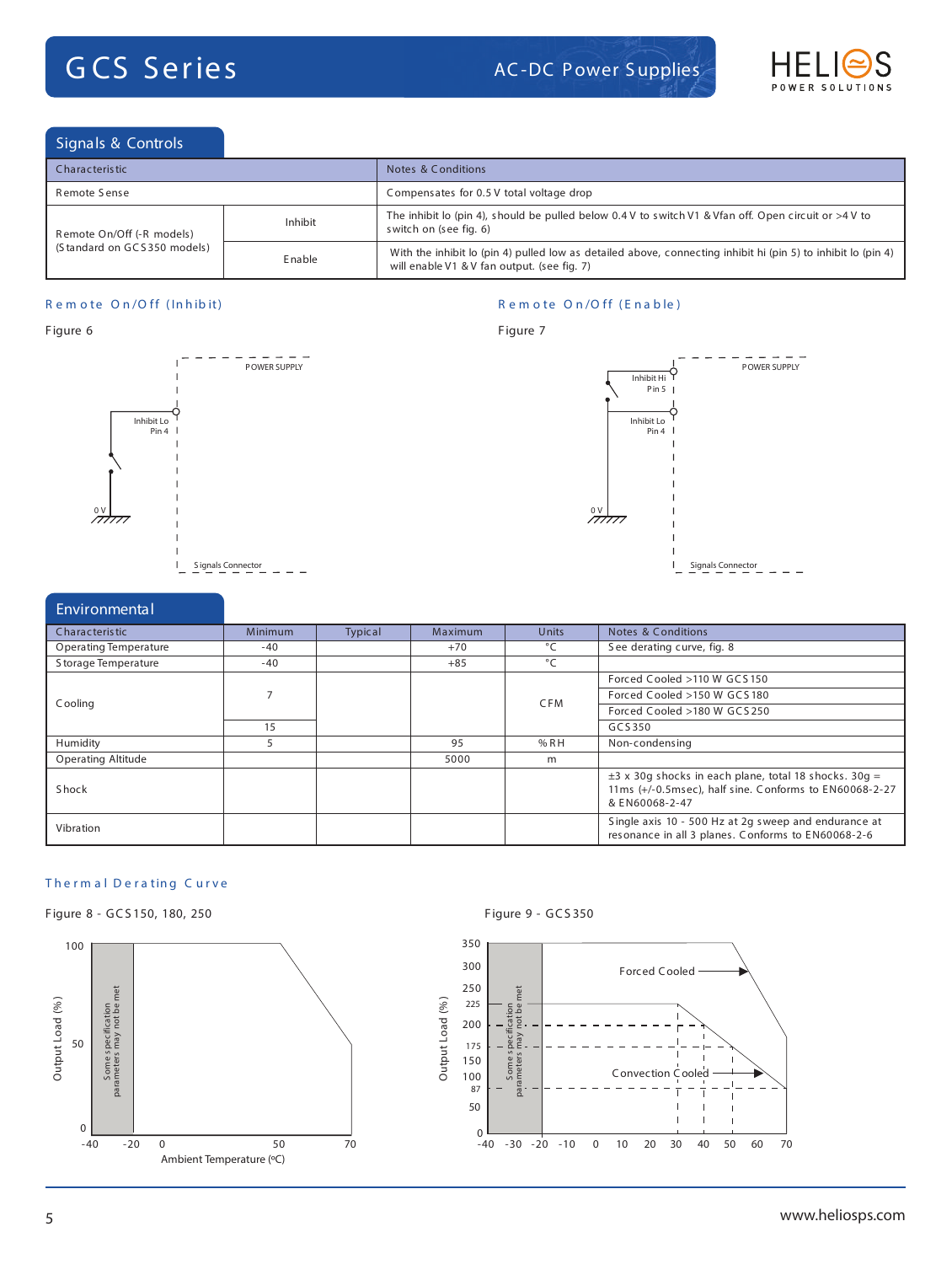

### EMC: Emissions

| Phenomenon            | <b>Standard</b> | <b>Test Level</b> | Criteria | Notes & Conditions                                                                                                                            |
|-----------------------|-----------------|-------------------|----------|-----------------------------------------------------------------------------------------------------------------------------------------------|
| Conducted             | EN55011/32      | Class B           |          |                                                                                                                                               |
| Radiated              |                 | Class B           |          | GCS150                                                                                                                                        |
|                       | EN55011/32      | Class A           |          | GCS180/GCS250/GCS350                                                                                                                          |
|                       |                 | Class B           |          | GCS180 & GCS250 with 3 turns of output cable<br>through added ferrite core. (Manufacturer:<br>Fair - Rite Products Corp, Part No: 2643800502) |
| Harmonic Fluctuations | EN61000-3-3     |                   |          |                                                                                                                                               |

### EMC: Immunity

| Phenomenon             | Standard                           | <b>Test Level</b>        | Criteria | Notes & Conditions                    |
|------------------------|------------------------------------|--------------------------|----------|---------------------------------------|
| Low Voltage PSU EMC    | EN61204-3                          | High severity level      | as below |                                       |
|                        |                                    | Class A                  |          | All models                            |
|                        |                                    |                          |          | > 50 W GCS 150                        |
| Harmonic Current       | EN61000-3-2                        | Class C                  |          | > 50 W GCS 180                        |
|                        |                                    |                          |          | > 80 W GCS250                         |
|                        |                                    |                          |          | >125 W GCS350                         |
| Radiated               | EN61000-4-3                        | 3                        | A        |                                       |
| EFT.                   | EN61000-4-4                        | $\overline{3}$           | Α        |                                       |
| Surges                 | EN61000-4-5                        | Installation class 3     | Α        |                                       |
|                        |                                    |                          |          |                                       |
| Conducted              | EN61000-4-6                        | 3                        | A        |                                       |
|                        |                                    | Dip >95% (0 VAC), 8.3ms  | A        |                                       |
|                        | EN55024<br>$(100 \text{ VAC})$     | Dip 30% (70 VAC), 416ms  | B        |                                       |
|                        |                                    | Dip >95% (0 VAC), 4160ms | B        |                                       |
|                        | EN55024<br>$(240 \text{ VAC})$     | Dip >95% (0 VAC), 10.0ms | Α        |                                       |
|                        |                                    | Dip 30% (168 VAC), 500ms | B        |                                       |
|                        |                                    | Dip >95% (0 VAC), 5000ms | B        |                                       |
|                        |                                    | Dip >95% (0 VAC), 10.0ms | A        |                                       |
|                        |                                    |                          |          | Derate Output Power to 85 W (GCS 150) |
| Dips and Interruptions |                                    | Dip 60% (40 VAC), 100ms  | Α        | Derate Output Power to 90 W (GCS 180) |
|                        | EN60601-1-2<br>$(100 \text{ VAC})$ |                          |          | Derate Output Power to 120 W (GCS250) |
|                        |                                    |                          |          | Derate Output Power to 150 W (GCS350) |
|                        |                                    | Dip 30% (70 VAC), 500ms  | A        |                                       |
|                        |                                    | Dip >95% (0 VAC), 5000ms | B        |                                       |
|                        |                                    | Dip >95% (0 VAC), 10.0ms | Α        |                                       |
|                        | EN60601-1-2                        | Dip 60% (96 VAC), 100ms  | A        |                                       |
|                        | $(240$ VAC)                        | Dip 30% (168 VAC), 500ms | Α        |                                       |
|                        |                                    | Dip >95% (0 VAC), 5000ms | B        |                                       |

### Safety Approvals Safety Agency Safety Standard Safety Standard Notes & Conditions CB Report IEC60950-1:2005 Ed 2 IEC60950-1:2005 Ed 2 Information Technology<br>IEC60601-1 Ed 3 Including Risk Management Medical IEC60601-1 Ed 3 Including Risk Management UL UL60950-1 (2007), CSA 22.2 No.60950-1-1:08 | Information Technology ANS I/AAMI ES 60601-1:2005 & CSA C22.2, No.60601-1:08 | Medical TUV EN60950-1:2006 Information Technology EN60601-1/A12:2006 Medical CE LVD & RoHS Equipment Protection Class Class I & Class II See safety agency conditions of acceptibility for details

|                                                            | Means of Protection                    | Category        |
|------------------------------------------------------------|----------------------------------------|-----------------|
| Primary to Secondary                                       | 2 x MOPP (Means of Patient Protection) |                 |
| 1 x MOPP (Means of Patient Protection)<br>Primary to Earth |                                        | IEC60601-1 Ed 3 |
| Secondary to Earth                                         | 1 x MOPP (Means of Patient Protection) |                 |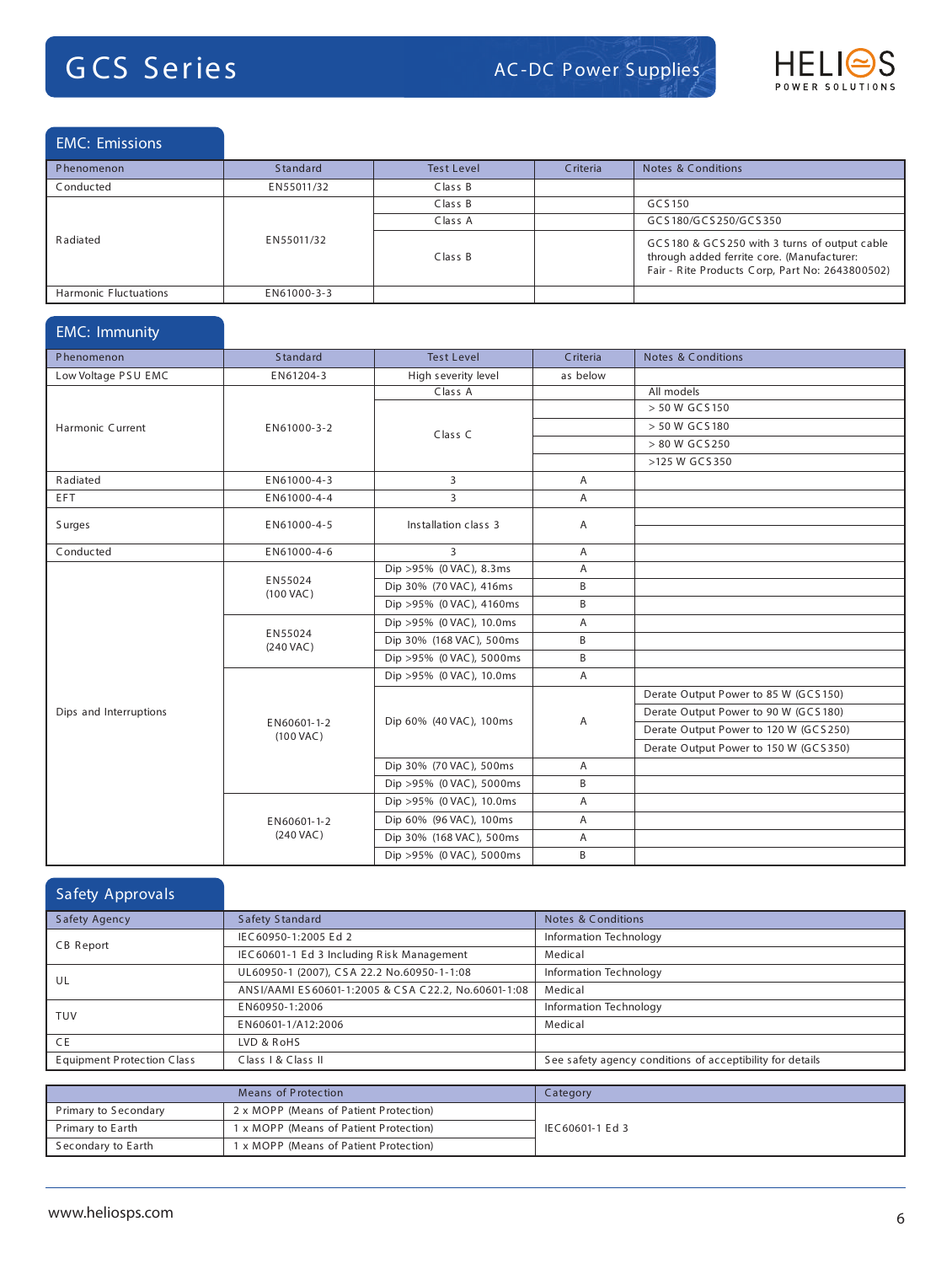

### Mechanical Details

### **G C S 15 0**



**G C S 18 0**



|                 | Input Connector J1<br>Molex pn. 09-65-2038 | <b>Output Connector J2</b><br>Molex pn. 09-65-2068 |               | <b>Fan Connector J3</b><br>Molex pn. 22-04-1021 |                 |  |     | Signal Connector J4<br>JST PN B10B-PHDSS |
|-----------------|--------------------------------------------|----------------------------------------------------|---------------|-------------------------------------------------|-----------------|--|-----|------------------------------------------|
| P <sub>in</sub> | Function                                   | P <sub>in</sub>                                    | Single Output | Pin                                             | <b>Function</b> |  | Pin | Single Output                            |
|                 | Line                                       |                                                    | $+V1$         |                                                 | $Fan + (12 V)$  |  |     | $+S$ ense                                |
|                 | Neutral                                    |                                                    | $+V1$         |                                                 | Fan -           |  |     | -Sense                                   |
|                 |                                            |                                                    | $+V1$         |                                                 |                 |  |     | XP Internal Use                          |
|                 |                                            | 4                                                  | <b>RTN</b>    |                                                 |                 |  |     | Inhibit LO                               |
|                 |                                            |                                                    | <b>RTN</b>    |                                                 |                 |  |     | Inhibit HI                               |
|                 |                                            |                                                    | <b>RTN</b>    |                                                 |                 |  | 6   | N/C                                      |

### **N o te s**

- 1. All dimensions in inches (mm).
- 2. Tolerance .xx =  $\pm 0.02$  (0.50); .xxx =  $\pm 0.01$  (0.25)
- 3. Weight: 0.65 lbs (0.29 kg)

4. J1 mates with Molex Housing Pn. 09-50-1031. J2 mates with Molex Housing Pn. 09-50-1061 and both with Molex series 5194 crimp terminals. J4 mates with JST Housing Pn. PHDR-10VS and with JST SPHD-001T-P0.5 crimp terminals. J3 mates with Molex Housing Pn. 51191-0200 and with Molex series 50802 crimp terminals.

 $N/C$ 

 $N/C$ 

 $\begin{array}{c|c}\n7 & N/C \\
8 & N/C\n\end{array}$ 

 $\frac{9}{10}$  N/C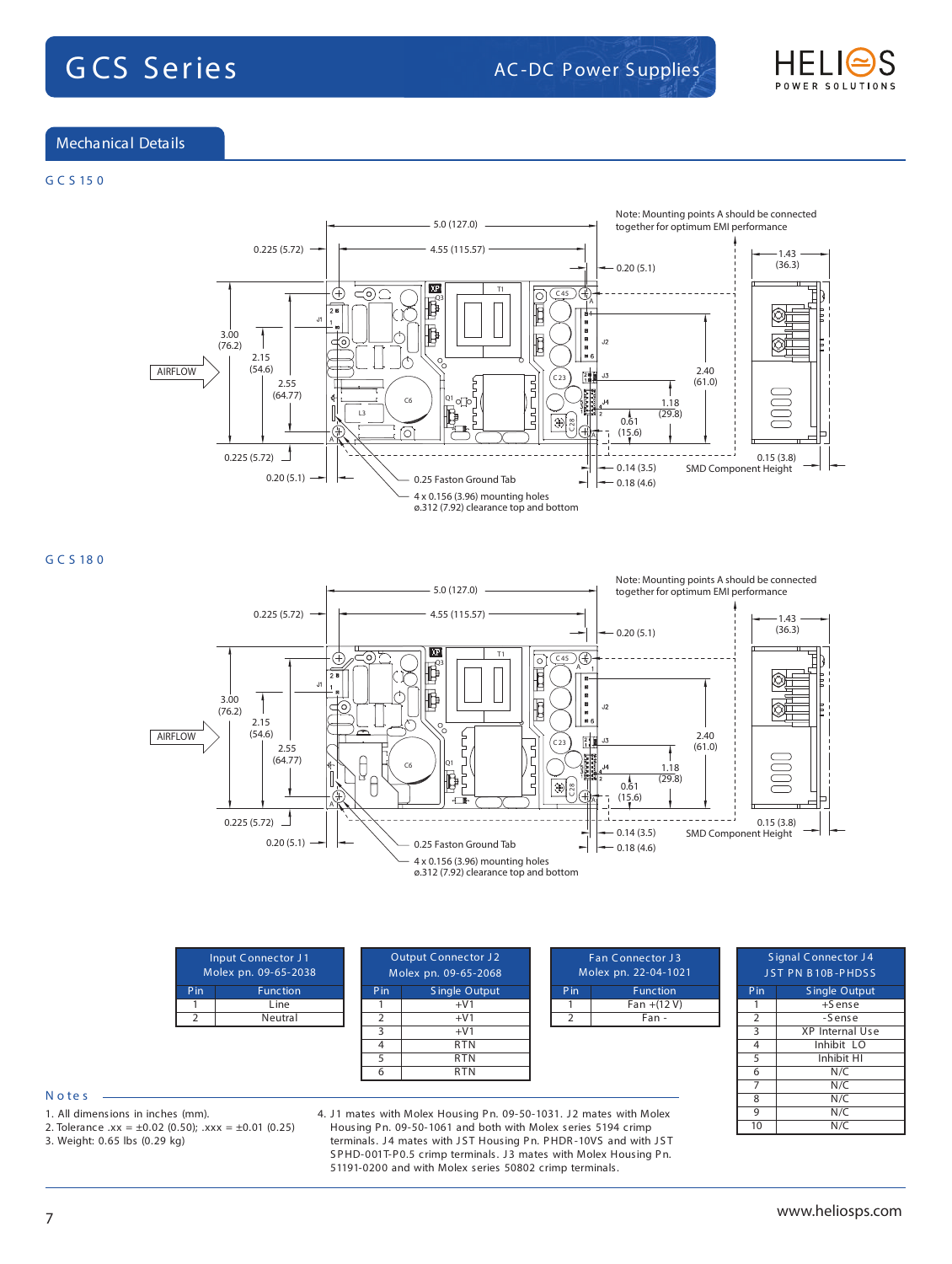

### Mechanical Details

### **G C S 2 5 0 12 15 V m o d e ls**



**G C S 2 5 0 O th e r m o d e ls**



| <b>Input Connector J1</b><br>Molex pn. 09-65-2038 |                 | <b>Output Connector J2</b><br>Molex pn. 09-65-2068 |               |  |     | <b>Fan Con</b><br>Molex pn. |
|---------------------------------------------------|-----------------|----------------------------------------------------|---------------|--|-----|-----------------------------|
| Pin                                               | <b>Function</b> | Pin                                                | Single Output |  | Pin |                             |
|                                                   | Line            |                                                    | $+V1$         |  |     |                             |
|                                                   | Neutral         |                                                    | $+V1$         |  |     |                             |
|                                                   |                 | ঽ                                                  | $+V1$         |  |     |                             |
|                                                   |                 | 4                                                  | <b>RTN</b>    |  |     |                             |
|                                                   |                 |                                                    | <b>RTN</b>    |  |     |                             |
|                                                   |                 |                                                    | RTN           |  |     |                             |

|   | <b>Signal Connector J4</b> |                      |  |  |  |  |  |
|---|----------------------------|----------------------|--|--|--|--|--|
|   | JST PN B10B-PHDSS          |                      |  |  |  |  |  |
|   | Pin                        | <b>Single Output</b> |  |  |  |  |  |
|   |                            | $+S$ ense            |  |  |  |  |  |
|   | $\overline{2}$             | -Sense               |  |  |  |  |  |
|   | $\overline{\mathbf{3}}$    | XP Internal Use      |  |  |  |  |  |
|   | 4                          | Inhibit LO           |  |  |  |  |  |
|   | 5                          | Inhibit HI           |  |  |  |  |  |
|   | $\overline{6}$             | N/C                  |  |  |  |  |  |
|   | 7                          | N/C                  |  |  |  |  |  |
|   | 8                          | N/C                  |  |  |  |  |  |
|   | 9                          | N/C                  |  |  |  |  |  |
| d | 10                         | $\overline{N}/C$     |  |  |  |  |  |

nector J3 Molex pn. 22-04-1021 **Function**  $\frac{1}{2}$ an +(12 V)  $Fan -$ 

### **N o te s**

- 1. All dimensions in inches (mm).
- 2. Tolerance .xx =  $\pm 0.02$  (0.50); .xxx =  $\pm 0.01$  (0.25)
- 3. Weight: 0.65 lbs (0.29 kg)
- 4. J1 mates with Molex Housing Pn. 09-50-1031. J2 mates with Molex Housing Pn. 09-50-1061 and both with Molex series 5194 crimp

terminals. J4 mates with JST Housing Pn. PHDR-10VS and with JST SPHD-001T-P0.5 crimp terminals. J3 mates with Molex Housing Pn. 51191-0200 and with Molex series 50802 crimp terminals.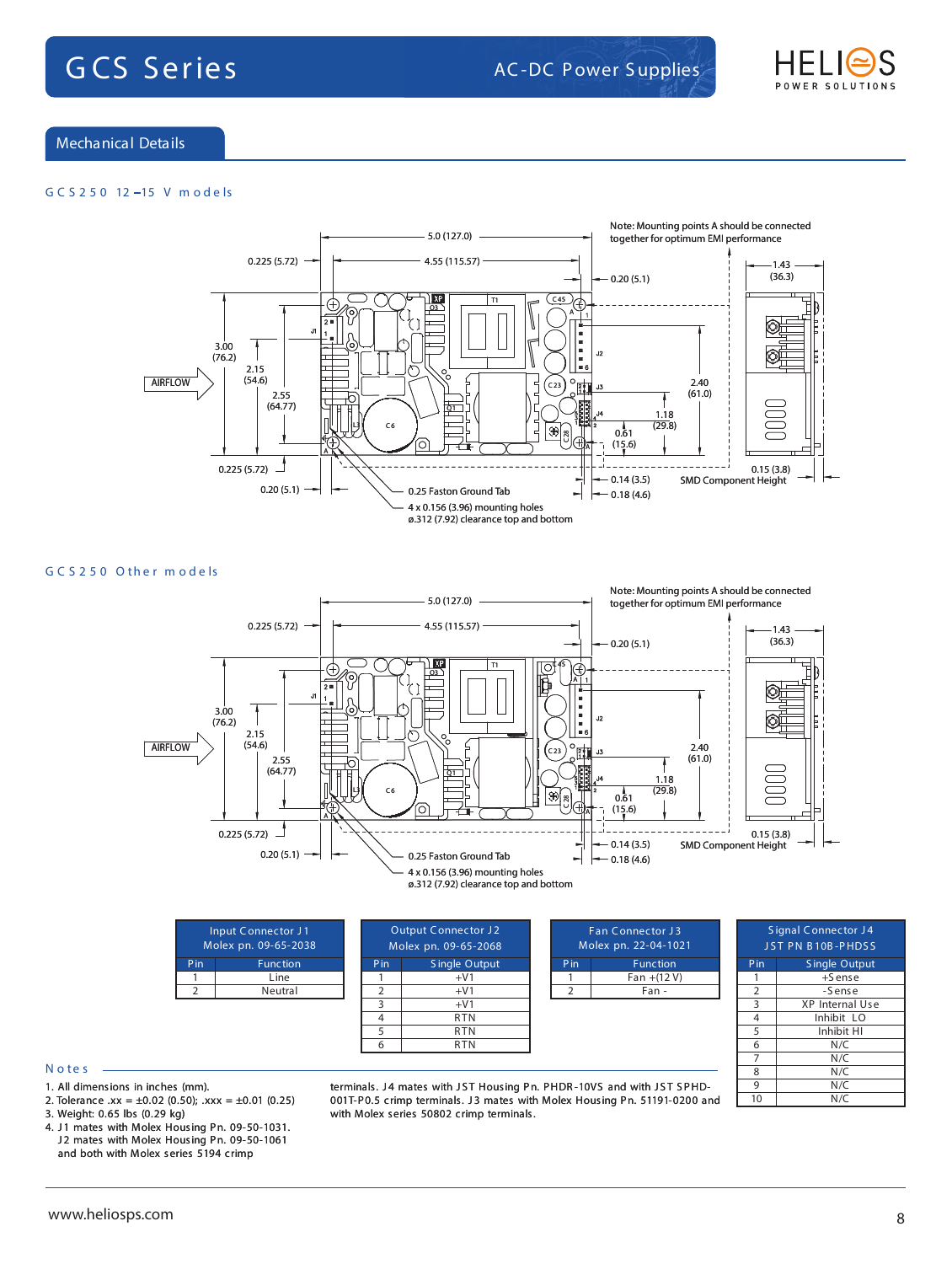

Mechanical Details

### **G C S 3 5 0 m o d e l**



### **N o te s**

1. All dimensions in inches (mm).

2. Tolerance .xx =  $\pm 0.02$  (0.50); .xxx =  $\pm 0.01$  (0.25)

3. Weight: 0.65 lbs (0.29 kg)

4. J1 mates with Molex Housing Pn. 09-50-1031. 6 position single row J2 mates with Molex Housing Pn. 09-50-1061 and both with Molex series 5194 crimp terminals. 12 position dual row J2 mates with Molex Housing Pn. 39-01-2125 and with Molex series 5556 crimp terminals. J3 mates with Molex Housing Pn. 51191-0200 and with Molex series 50802 crimp terminals. J4 mates with JST Housing Pn. PHDR-10VS and with JST SPHD-001T-P0.5 crimp terminals.  $9$  N/C  $10$  N/C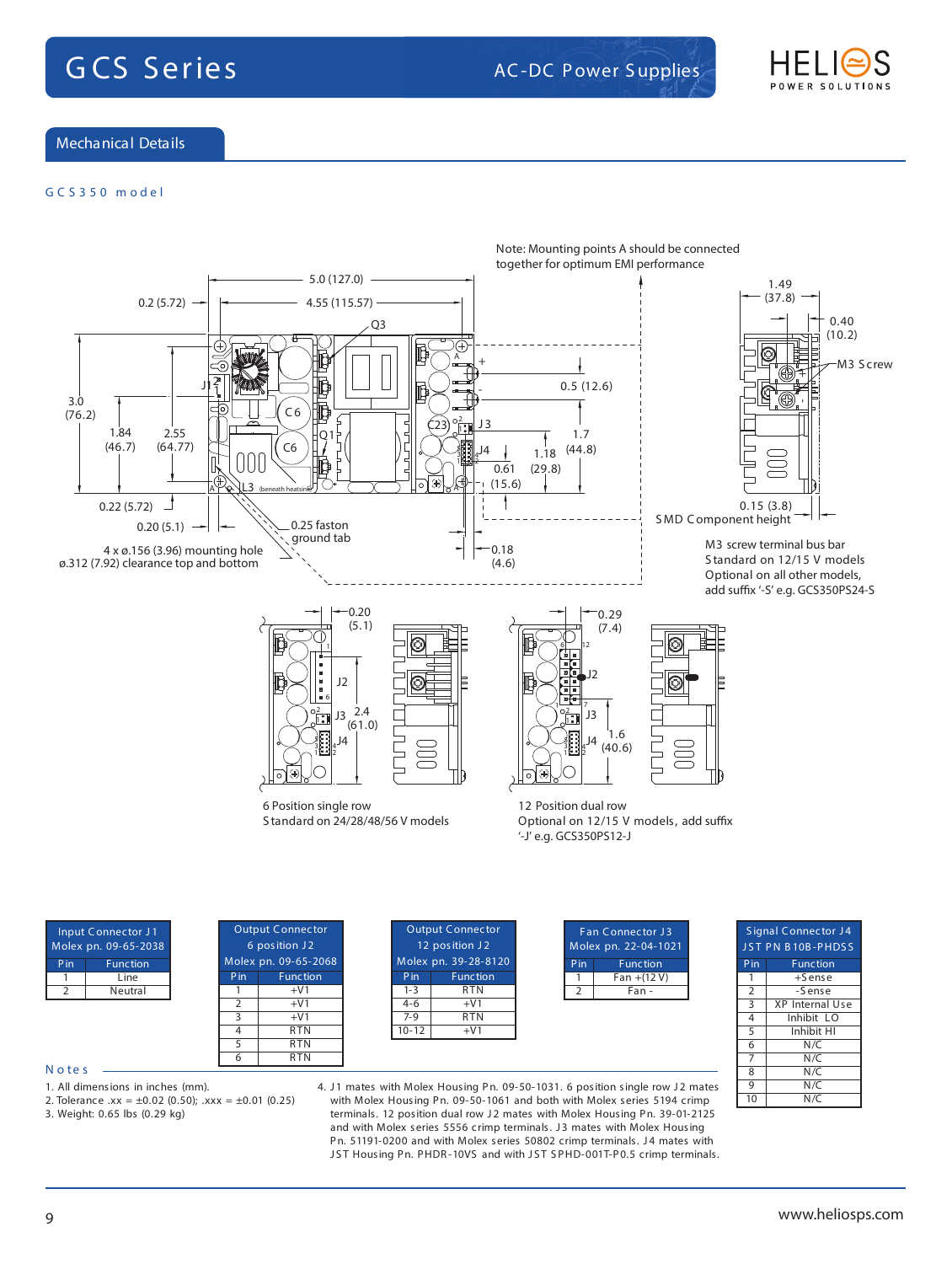

### Mechanical Details

**C o v e r e d ( C )**



| Input Connector J1<br>Molex pn. 09-65-2038 |                 |                | <b>Output Connector J2</b><br>Molex pn. 09-65-2068 |  | Fan Connector J3<br>Molex pn. 22-04-1021 |                 | Signal Connect<br>JST PN B10B-PI |           |
|--------------------------------------------|-----------------|----------------|----------------------------------------------------|--|------------------------------------------|-----------------|----------------------------------|-----------|
| Pin                                        | <b>Function</b> | Pin            | Single Output                                      |  | Pin                                      | <b>Function</b> | Pin                              | Single O  |
|                                            | Line            |                | $+V1$                                              |  |                                          | $Fan + (12 V)$  |                                  | $+$ Sen   |
|                                            | Neutral         |                | $+V1$                                              |  |                                          | Fan -           |                                  | -Sens     |
|                                            |                 |                | $+V1$                                              |  |                                          |                 |                                  | XP Intern |
|                                            |                 | $\overline{4}$ | <b>RTN</b>                                         |  |                                          |                 | 4                                | Inhibit   |
|                                            |                 |                | <b>RTN</b>                                         |  |                                          |                 |                                  | Inhibit   |
|                                            |                 | 6              | <b>RTN</b>                                         |  |                                          |                 | 6                                | N/C       |
|                                            |                 |                |                                                    |  |                                          |                 |                                  | N/C       |

| $\sim$<br>$\sim$<br>-<br>۰,<br>× |
|----------------------------------|
|----------------------------------|

- 1. All dimensions in inches (mm).
- 2. Tolerance .xx =  $\pm 0.02$  (0.50); .xxx =  $\pm 0.01$  (0.25)
- 3. J1 mates with Molex Housing Pn. 09-50-1031. J2 mates with Molex Housing Pn. 09-50-1061 and both with Molex series 5194 crimp terminals. J4 mates with JST Housing Pn.

PHDR-10VS and with JST SPHD-001T-P0.5 crimp terminals. J3 mates with Molex Housing Pn. 51191-0200 and with Molex series 50802 crimp terminals.

4. In class II installations the cover is floating and provides 1 x MOPP (2 x MOOP).

5. Weight: 1.05 lbs (0.48 kg)

gnal Connector J4 PN B10B-PHDSS **Single Output** +S ense -Sense 3 XP Internal Use Inhibit LO Inhibit HI

 $N/C$ 

 $N/C$ 

 $8$  N/C 9 N/C<br>10 N/C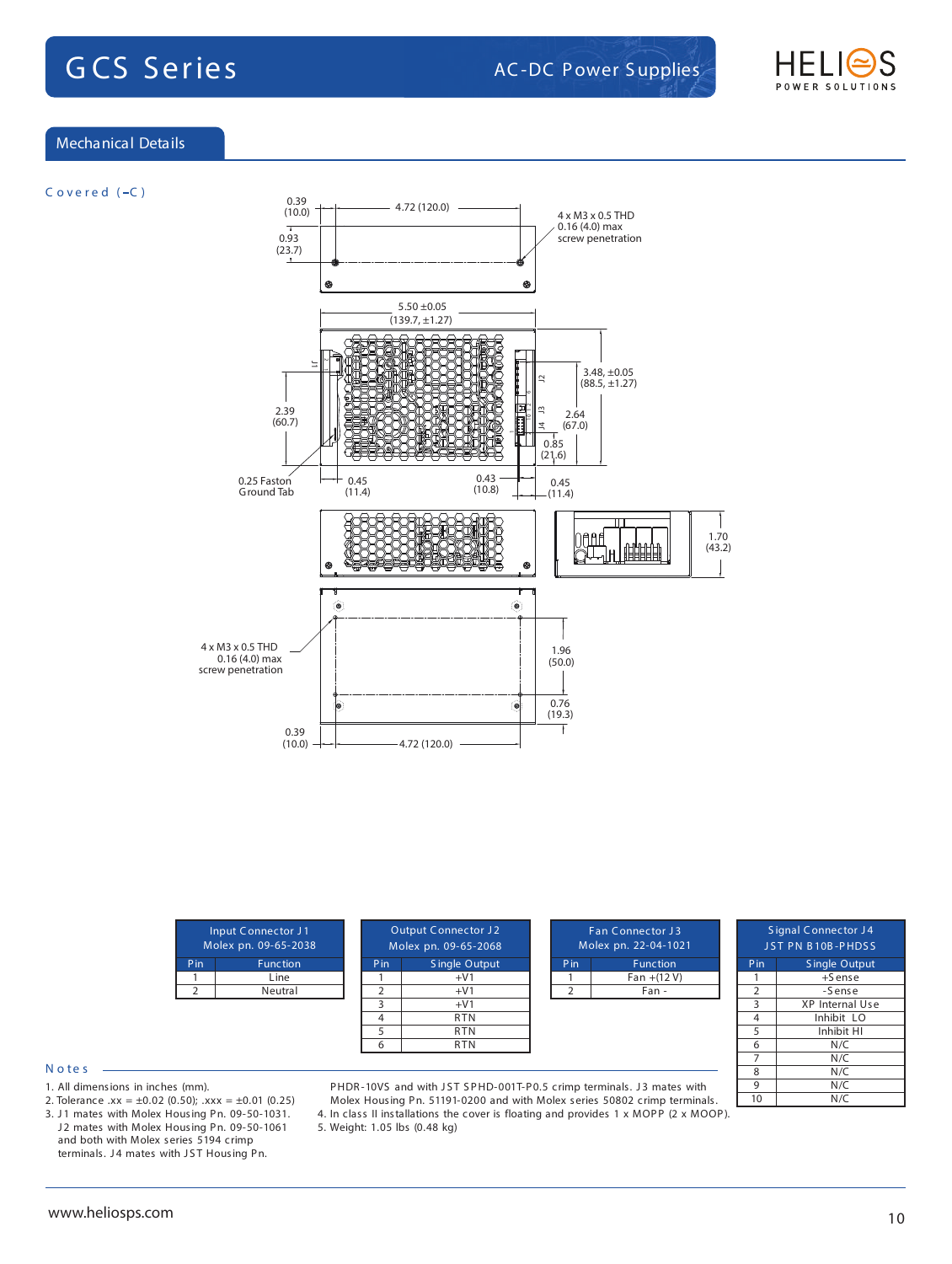

### Mechanical Details

### **To p F a n ( T F )**



|     | Input Connector J1<br>Molex pn. 09-65-2038 |  |
|-----|--------------------------------------------|--|
| Pin | <b>Function</b>                            |  |
|     | Line                                       |  |
|     | Neutral                                    |  |
|     |                                            |  |

| <b>Output Connector J2</b><br>Molex pn. 09-65-2068 |                      |  |
|----------------------------------------------------|----------------------|--|
| Pin                                                | <b>Single Output</b> |  |
|                                                    | $+V1$                |  |
| $\overline{2}$                                     | $+V1$                |  |
| 3                                                  | $+V1$                |  |
| 4                                                  | <b>RTN</b>           |  |
| 5                                                  | <b>RTN</b>           |  |
| ĥ                                                  | <b>RTN</b>           |  |
|                                                    |                      |  |

| <b>Fan Connector J3</b><br>Molex pn. 22-04-1021 |                |  |
|-------------------------------------------------|----------------|--|
| Pin                                             | Function       |  |
|                                                 | $Fan + (12 V)$ |  |
|                                                 | Fan -          |  |
|                                                 |                |  |
|                                                 |                |  |

|                         | <b>Signal Connector J4</b><br>JST PN B10B-PHDSS |  |  |
|-------------------------|-------------------------------------------------|--|--|
| $P$ in                  | <b>Single Output</b>                            |  |  |
| 1                       | $+S$ ense                                       |  |  |
| $\overline{2}$          | -Sense                                          |  |  |
| $\overline{\mathbf{3}}$ | XP Internal Use                                 |  |  |
| $\overline{4}$          | Inhibit LO                                      |  |  |
| 5                       | Inhibit HI                                      |  |  |
| $\overline{6}$          | N/C                                             |  |  |
| 7                       | N/C                                             |  |  |
| 8                       | N/C                                             |  |  |
| 9                       | $\overline{\mathsf{N}}$ /C                      |  |  |
| 10                      | N/C                                             |  |  |

### **N o te s**

- 1. All dimensions in inches (mm).
- 2. Tolerance .xx =  $\pm 0.02$  (0.50); .xxx =  $\pm 0.01$  (0.25)
- 3. J1 mates with Molex Housing Pn. 09-50-1031. J2 mates with Molex Housing Pn. 09-50-1061 and both with Molex series 5194 crimp terminals. J4 mates with JST Housing Pn.

PHDR-10VS and with JST SPHD-001T-P0.5 crimp terminals. J3 mates with Molex Housing Pn. 51191-0200 and with Molex series 50802 crimp terminals.

4. In class II installations the cover is floating and provides 1 x MOPP (2 x MOOP).

5. Weight: 1.15 lbs (0.52 kg)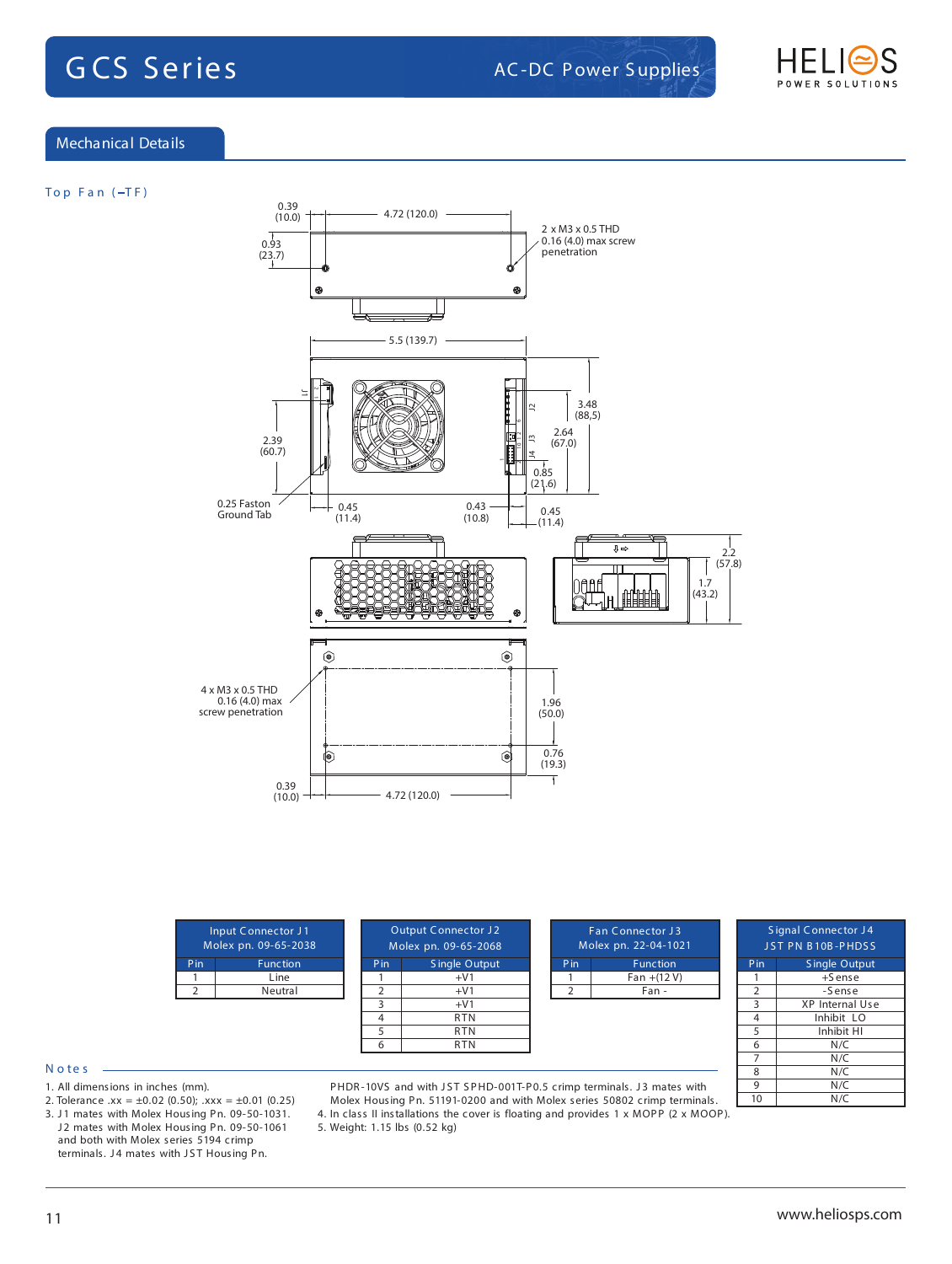

Mechanical Details

### **E n d F a n ( E F ) G C S 15 0 /18 0 /2 5 0**



### **N o te s**

- 1. All dimensions in inches (mm).
- 2. Tolerance .xx =  $\pm 0.02$  (0.50); .xxx =  $\pm 0.01$  (0.25)
- 3. J1 mates with Molex Housing Pn. 09-50-1031. J2 mates with Molex Housing Pn. 09-50-1061 and both with Molex series 5194 crimp terminals. J4 mates with JST Housing Pn.

PHDR-10VS and with JST SPHD-001T-P0.5 crimp terminals. J3 mates with Molex Housing Pn. 51191-0200 and with Molex series 50802 crimp terminals.

4. In class II installations the cover is floating and provides 1 x MOPP (2 x MOOP).

5. Weight: 1.30 lbs (0.59 kg)

 $N/C$ 

 $N/C$ 

 $8$  N/C 9 N/C<br>10 N/C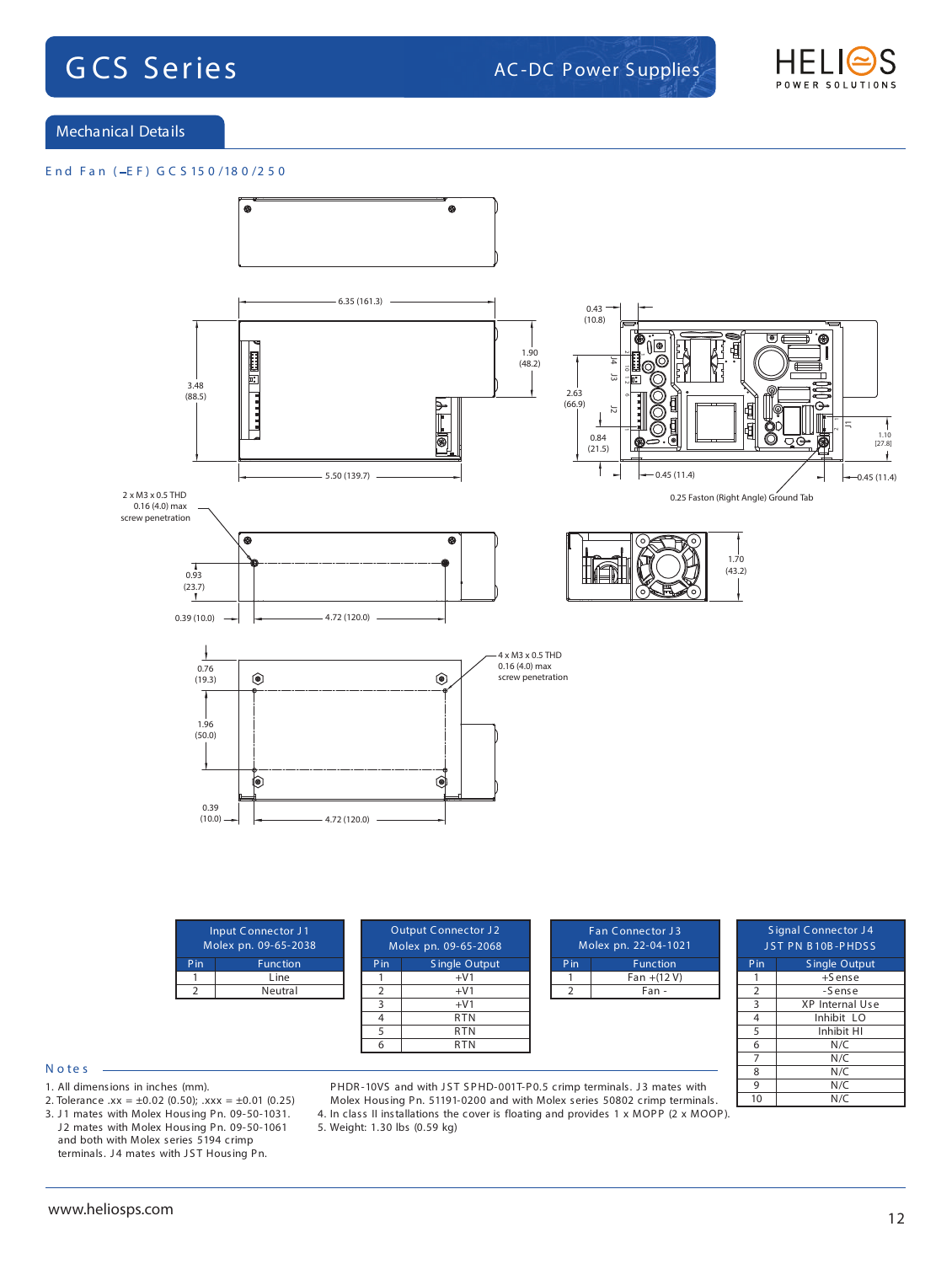

Mechanical Details

### **E n d F a n ( E F ) G C S 3 5 0**



1. All dimensions in inches (mm).

- 2. Tolerance  $xx = \pm 0.02$  (0.50);  $xxx = \pm 0.01$  (0.25)
- 3. Weight: 0.65 lbs (0.29 kg)

4. 6 position single row J2 mates with Molex Housing Pn. 09-50-1061 and both with Molex series 5194 crimp terminals. 12 position dual row J2 mates with Molex Housing Pn. 39-01-2125 and with Molex series 5556 crimp terminals. J3 mates with Molex Housing Pn. 51191-0200 and with Molex series 50802 crimp terminals. J4 mates with JST Housing Pn. PHDR-10VS and with JST S PHD-001T-P0.5 crimp terminals.

 $N/C$